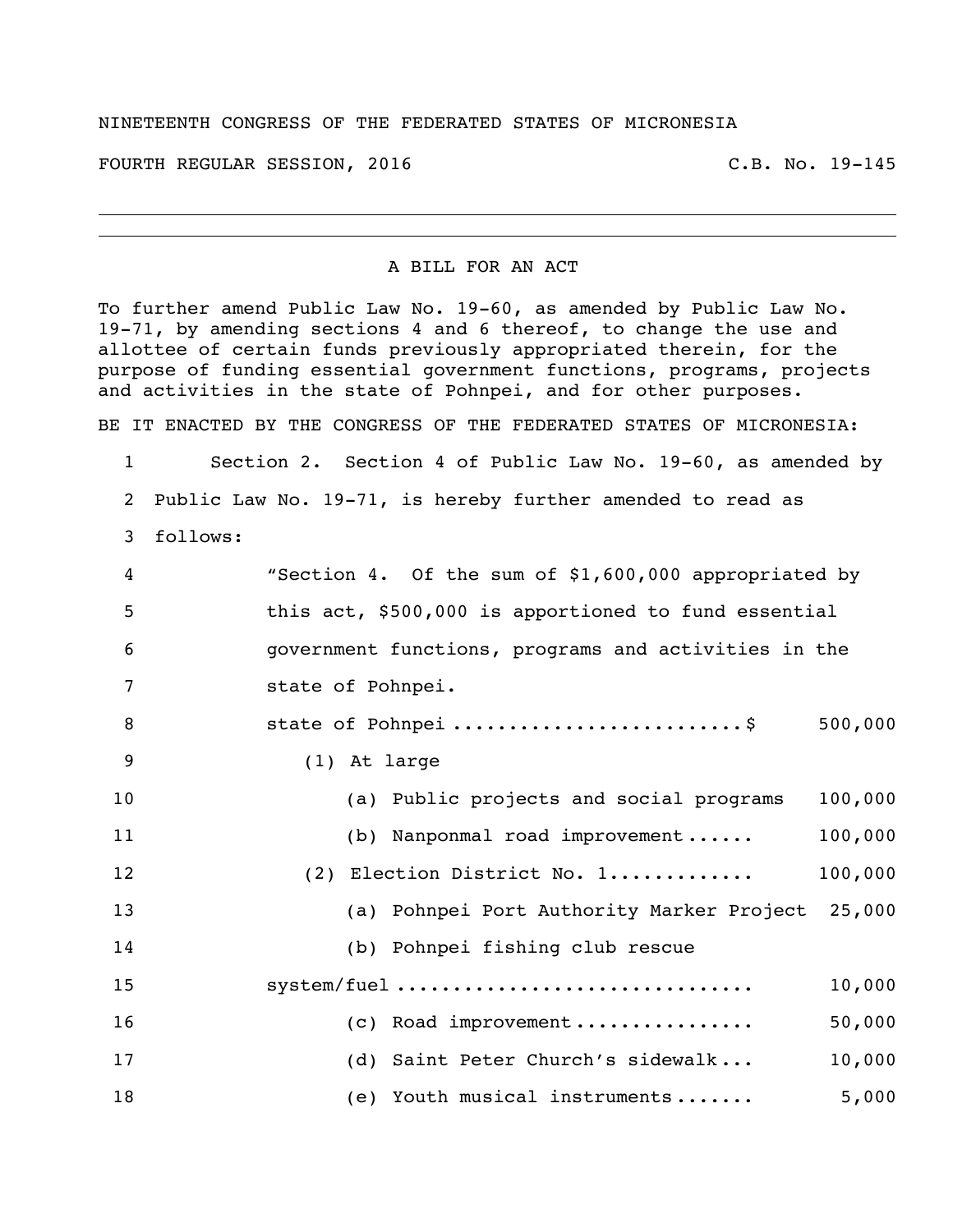| 1  | (3) Election District No. 2\$                               | 100,000 |
|----|-------------------------------------------------------------|---------|
| 2  | (a) Salapwuk School road paving                             | 50,000  |
| 3  | Medical referral assistance<br>(b)                          | 10,000  |
| 4  | (c) [El Nino 2016 relief efforts] Road                      |         |
| 5  | paving supplemental (Elieliwi, Madolenihmw)                 | 20,000  |
| 6  | (d) Menintiensapw (Madolenihmw) building                    | 20,000  |
| 7  | Election District No. 3<br>(4)                              | 100,000 |
| 8  | Eirke road improvement<br>(a)                               | 50,000  |
| 9  | Ios Maru road improvement<br>(b)                            | 30,000  |
| 10 | (c) Road improvement                                        | 20,000" |
| 11 | Section 2. Section 6 of Public Law No. 19-60, as amended by |         |
| 12 | Public Law No. 19-71, is hereby further amended to read as  |         |
| 13 | follows:                                                    |         |
| 14 | "Section 6. "Allotment and management of funds and          |         |
| 15 | lapse date. All funds appropriated by this act shall        |         |
| 16 | be allotted, managed, administered and accounted for        |         |
| 17 | in accordance with applicable laws, including, but          |         |
| 18 | not limited to, the Financial Management Act of 1979.       |         |
| 19 | The allottee shall be responsible for ensuring that         |         |
| 20 | these funds, or so much thereof as may be necessary,        |         |
| 21 | are used solely for the purpose specified in this           |         |
| 22 | act, and that no obligations are incurred in excess         |         |
| 23 | of the sum appropriated. The allottee of the funds          |         |
| 24 | appropriated under section 2 of this act shall be the       |         |
| 25 | Governor of the State of Yap or his designee.               | The     |

\_\_\_\_\_\_\_\_\_\_\_\_\_\_\_\_\_\_\_\_\_\_\_\_\_\_\_\_\_\_\_\_\_\_\_\_\_\_\_\_\_\_\_\_\_\_\_\_\_\_\_\_\_\_\_\_\_\_\_\_\_\_\_\_\_\_\_\_\_\_ \_\_\_\_\_\_\_\_\_\_\_\_\_\_\_\_\_\_\_\_\_\_\_\_\_\_\_\_\_\_\_\_\_\_\_\_\_\_\_\_\_\_\_\_\_\_\_\_\_\_\_\_\_\_\_\_\_\_\_\_\_\_\_\_\_\_\_\_\_\_

of 4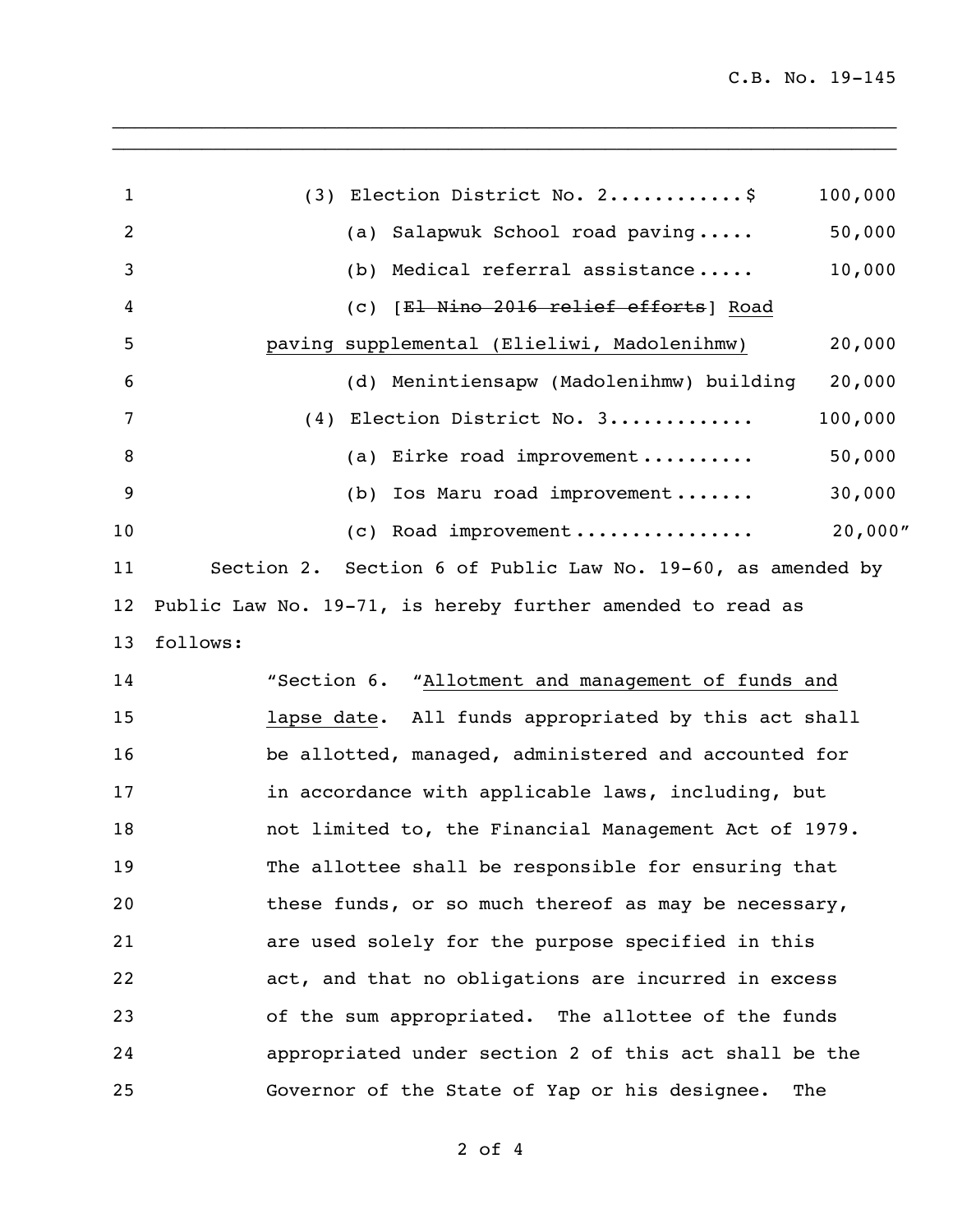C.B. No. 19-145

 allottee of the funds appropriated under section 3 of this act shall be the Governor of the State of Kosrae or his designee. The allottee of the funds appropriated under section 4 of this act shall be the Governor of the State of Pohnpei or his designee; PROVIDED THAT, the allottee of the fund appropriated under subsections 4(3)(a), 4(3)(c), 4(4)(a), 4(4)(b) and 4(4)(c) shall be the Pohnpei Transportation 9 Authority (PTA). The [allottee of funds appropriated **under subsection 4(3)(c) shall be the Governor of Pohnpei State; the** allottee of funds appropriated under section 4(2) of this act shall be the Secretary of Transportation, Communications and Infrastructure 14 or his designee. The allottee of the funds appropriated under section 5 of this act shall be the Governor of the State of Chuuk or his designee. The authority of the allottee to obligate funds appropriated by this act shall lapse on September 30, 2017." 

\_\_\_\_\_\_\_\_\_\_\_\_\_\_\_\_\_\_\_\_\_\_\_\_\_\_\_\_\_\_\_\_\_\_\_\_\_\_\_\_\_\_\_\_\_\_\_\_\_\_\_\_\_\_\_\_\_\_\_\_\_\_\_\_\_\_\_\_\_\_ \_\_\_\_\_\_\_\_\_\_\_\_\_\_\_\_\_\_\_\_\_\_\_\_\_\_\_\_\_\_\_\_\_\_\_\_\_\_\_\_\_\_\_\_\_\_\_\_\_\_\_\_\_\_\_\_\_\_\_\_\_\_\_\_\_\_\_\_\_\_